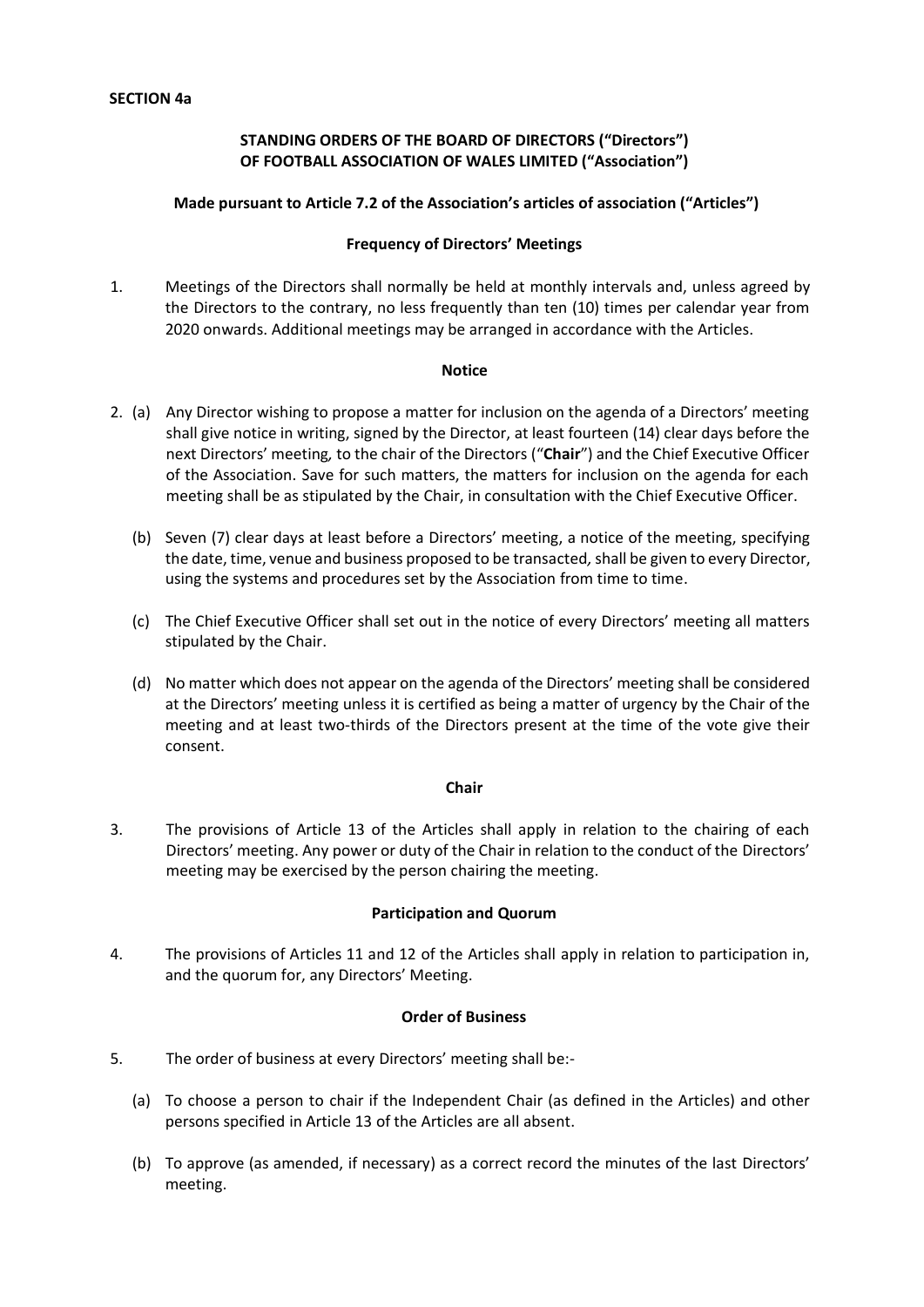- (c) To consider any matters arising from the minutes of the last Directors' meeting.
- (d) To dispose of matters (if any) remaining from the last Directors' meeting.
- (e) To receive the minutes of the meetings of committees of the Directors("**Committees**") (which shall include the minutes of any meeting of a sub-committee, panel, board or working group ("**Sub-Committee**") of a Committee referred to in the Committee's minutes) and to consider, as the Directors think fit, any matter referred to in or arising out of such Committee minutes.
- (f) To consider all other mattersin the order in which they appear on the agenda of the Directors' meeting.
- (g) The Chair of the Directors' meeting shall have the power at any time to vary the foregoing order of business.

#### **Minutes**

- 6. (a) When a vote of the Directors is taken on any matter during a Directors' meeting, a record shall be kept of the number of abstentions, the votes for or against the motion and any casting vote of the Chair (cast in accordance with Article 14 of the Articles). This information shall be recorded in the minutes.
	- (b) No discussion shall take place upon the Directors' meeting minutes, except upon their accuracy, and any question of their accuracy shall be raised by motion (of which at least 24 hours' notice in writing shall have been given to the Chair and the Chief Executive Officer). If no such question is raised or, if it is raised, then as soon as it has been disposed of, the minutes shall stand as a correct record.
	- (c) The minutes of all Directors' and Committee meetings shall be sent to each Director, together with the notice calling the next Directors' meeting, using the systems and procedures set by the Association from time to time.

## **Disorderly Conduct**

- 7. (a) It shall be the duty of the Chair to preserve order at Directors' meetings. Directors shall show respect for the Chair at all times.
	- (b) If any Director in the opinion of the Chair, notified to the Directors' meeting, misconducts him or herself by disregarding the ruling of the Chair or by behaving irregularly, improperly, offensively or by obstructing the business of the Directors, the Chair or any other Director may move a motion that "The Director named be not further heard for the remainder of the meeting" and, if seconded, shall be put and determined without discussion.

## **Suspension of Standing Orders**

8. Any motion for the suspension of Standing Orders collectively (or any specific Standing Order or Standing Orders) at a Directors' meeting shall not be carried unless supported by at least two-thirds of the Directors present, and eligible to vote, at the time of the vote.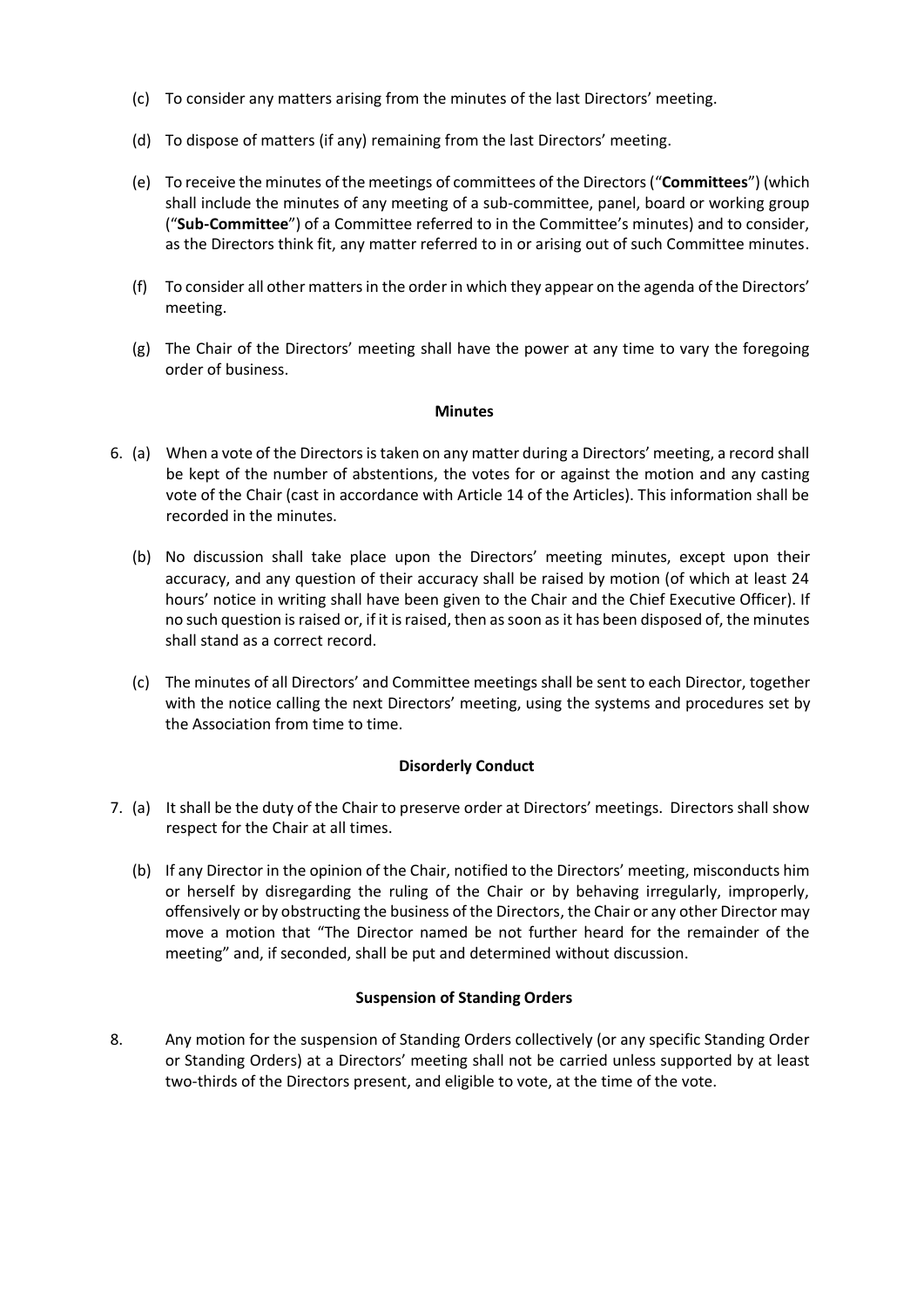# **Committees of the Directors**

- 9. The Committees of the Directors at the date of the adoption of these Standing Orders shall be:-
	- 1. Officers Committee;
	- 2. International Game Board;
	- 3. National League Board;
	- 4. National Cup Board;
	- 5. Community Game Board;
	- 6. Referees Committee;
	- 7. Disciplinary Panel Chairmen's Committee; and
	- 8. Finance, Audit & Risk Committee.
- 10. The Directors may from time to time create other Committees.
- 11. Each Committee may from time to time create Sub-Committees to assist in its work, subject in each case to the prior approval of the Directors. The Directors' approval will include, without limitation, any requirement for a maximum or minimum number of members of a Sub-Committee; any requirement for a quorum for meetings of the Sub-Committee and the appointment of any chair or deputy chair of the Sub-Committee. Persons who are not Members of the Council (as defined in the Articles) may be appointed to a Sub-Committee. A Sub-Committee will report and/or make recommendations to its appointing Committee but shall not have plenary powers.
- 12. Save as expressly stated in these Standing Orders, each Committee shall be composed of those Members of the Council appointed by the Council in accordance with the Rules and these Standing Orders.
- 13. The Directors shall have the right to co-opt additional members (who need not be Members of the Council) onto any Committee or Sub-Committee. Such co-opted members shall not have the right to vote but shall otherwise be entitled to participate fully in the proceedings of the Committee or Sub-Committee. Co-opted members shall not count for the purpose of calculating a quorum of a meeting and their number shall be disregarded for the purpose of calculating any maximum or minimum number of members of a Committee or Sub-Committee.
- 14. Each Committee shall have full powers to make decisions within their own remit and budget, as set by the Directors from time to time but nothing in this provision shall limit or restrict the right of the Directors lawfully to change or alter (in whole or in part) a decision of a Committee.
- 15. The chair of the Officers Committee shall be the President of the Association. The chair of each of the International Game Board, the National League Board, the National Cup Board and the Community Game Board shall be appointed by the Council from the Officers (as defined in the Articles) and each Officer may only hold one such post. All Committees shall appoint their own deputy chair. The appointment of the chair of each Committee shall be for the term of the Officers, as set out in the Rules. The appointment of the deputy chair of each Committee shall be for four (4) years. The chair of a meeting of a Committee shall be entitled to a second or casting vote in the case of an equality of votes.
- 16. Three (3) members of a Committee (including the chair of the meeting) shall form a quorum.
- 17. Each Committee shall normally meet monthly and, unless agreed by the voting members of the Committee to the contrary, no less frequently than ten (10) times per calendar year from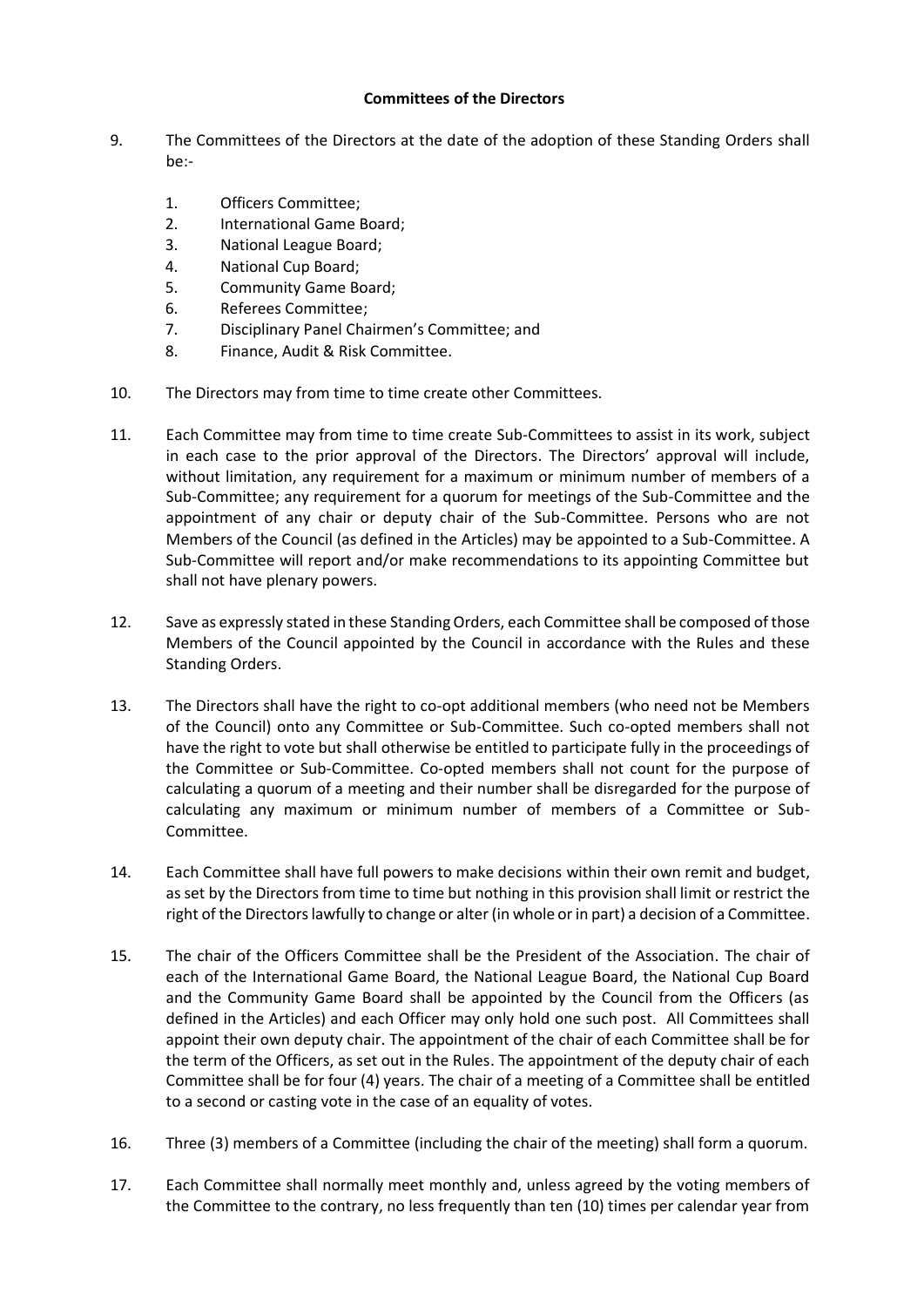2020 onwards. The chair of the Committee may arrange additional meetings or cancel a meeting, in consultation with the Chief Executive Officer.

- 18. No Member of the Council shall be a member of more than one of the International Game Board, National League Board, National Cup Board and Community Game Board and no Elected Member (as defined in the Articles) who is a Director shall be a member of any of the said four (4) Committees. These restrictions shall not apply to a member who is co-opted onto a Committee or Sub-Committee by the Directors pursuant to standing order 13 above. Notwithstanding this, the maximum number of concurrent co-opted members on each of the four (4) Committees shall be one (1). The maximum number of the four (4) Committees onto which a member may be co-opted concurrently shall be one (1).
- 19. Save where stated to the contrary or otherwise where the context so requires, the provisions of these Standing Orders which are stated as applying to the proceedings of the Directors' meetings shall also apply to the proceedings of the Committees and Sub-Committees, with the necessary adjustments.

#### **Composition, Powers and Duties of Committees**

#### 20. **Officers Committee**

- i. Comprised of:-
	- President:
	- Deputy President; and
	- Two Vice-Presidents.
- ii. Responsibility for:-
	- *FIFA;*
	- *UEFA;*
	- *IFAB;*
	- *Council & staff;*
	- *Code of Ethics; and*
	- *Code of Conduct.*

## 21. **International Game Board**

- i. Chaired by an Officer, appointed by the Council, together with a minimum of six (6) and a maximum of eight (8) other Members of the Council, also (subject to Standing Order 18) appointed by the Council.
- ii. Responsibility for:-
	- *Chair and deputy chair involved in the recruitment of National Team Management;*
	- *Men's A, Men's Under 21s, Men's Under 19s, Men's Under 17s international squads and matches;*
	- *Women's A, Women's U19s, Women's U17s international squads and matches;*
	- *Wales B and C International squads and matches;*
	- *Development squads and matches;*
	- *Futsal (representative squads and matches);*
	- *The Welsh Academies representative squad (Semi-professional) and matches;*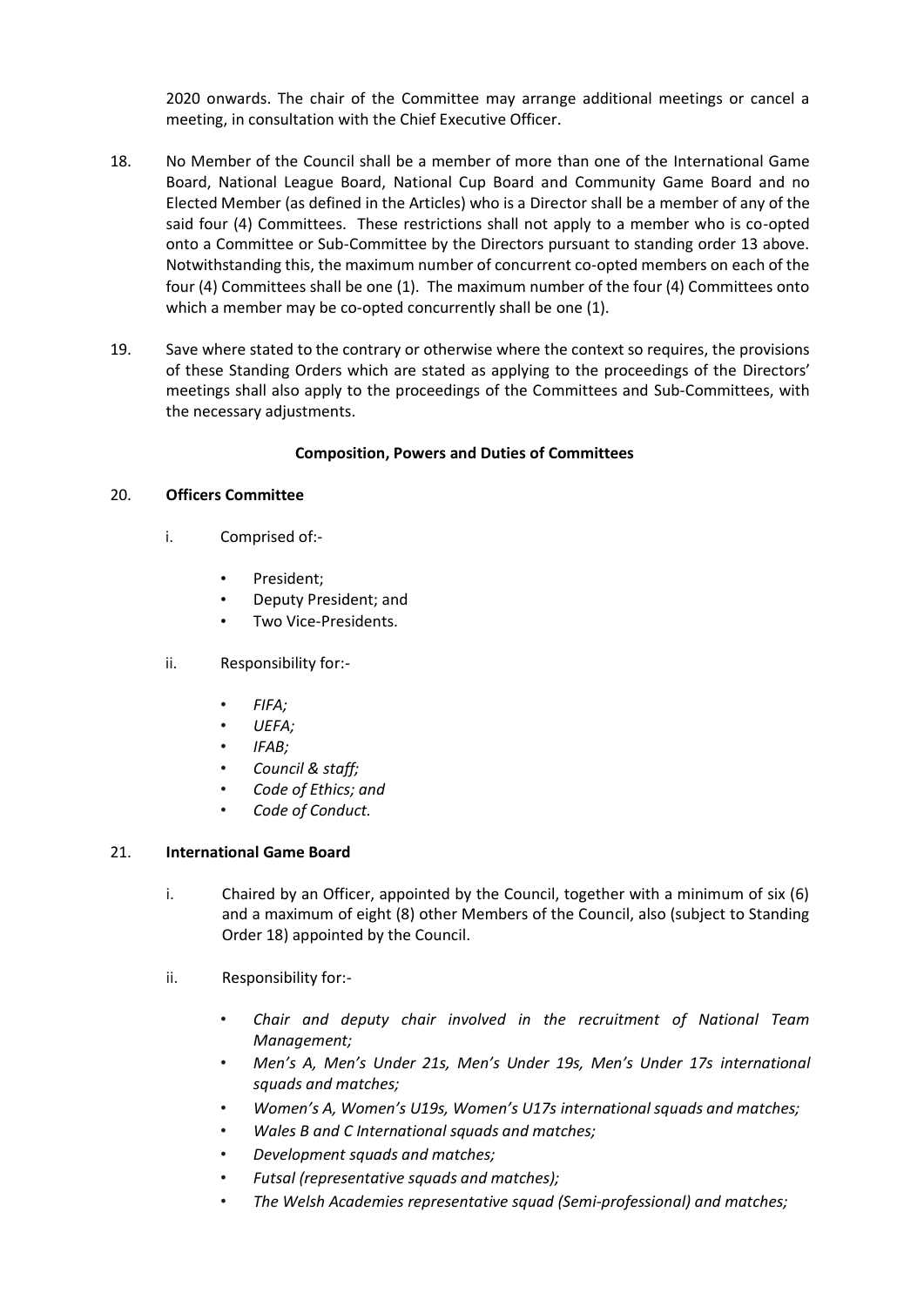- *High performance football including elite coach education;*
- *Medical; and*
- *Regions Cup (post-qualification).*

# 22. **National League Board**

- i. Chaired by an Officer, appointed by the Council, together with a minimum of six (6) and a maximum of eight (8) other Members of the Council, also (subject to Standing Order 18) appointed by the Council.
- ii. Responsibility for:-
	- *National Leagues and Qualifying Clubs in men's Tiers 1-3 from playing season 2020/21 onwards;*
	- *Promotion from Tier 4 to Tier 3 from playing season 2020/21 onwards;*
	- *The business of the Leagues (WPL, FAW Championship and WPWL);*
	- *Administration of Leagues (WPL, FAW Championship and WPWL);*
	- *Management and enforcement of Leagues' Rules and Regulations (WPL, FAW Championship, WPWL);*
	- *Academies; and*
	- *Player registrations.*

# 23. **National Cup Board**

- i. Chaired by an Officer, appointed by the Council, together with a minimum of six (6) and a maximum of eight (8) other Members of the Council, also (subject to Standing Order 18) appointed by the Council.
- ii. Responsibility for:-
	- *FAW Cup Competitions (Welsh Cup, FAW Trophy, Welsh Premier League Cup, Academy Cup, Youth Cup, FAW Women's Cup, FAW Girls' Cup, Futsal Cup);*
	- *Event management of finals and semi-finals for each of the above;*
	- *The business of the FAW Cup Competitions;*
	- *Administration on the FAW Cup Competitions;*
	- *Management and enforcement of FAW Cup Competitions Rules and Regulations;*
	- *Futsal (domestic competitions/clubs); and*
	- *Regions Cup (pre-qualification).*

## 24. **Community Game Board**

- i. Chaired by an Officer, appointed by the Council, together with a minimum of six (6) and a maximum of eight (8) other Members of the Council, also (subject to Standing order 18) appointed by the Council.
- ii. Responsibility for:-
	- *All adult and junior leagues / cups / clubs under the jurisdiction of the Area Associations (including Tier 4 and below from playing season 2020/21 onwards plus women's Tier 2 and below);*
	- *Grassroots football development including all non-elite coach education;*
	- *Equality, diversity, and inclusion;*
	- *Club accreditation;*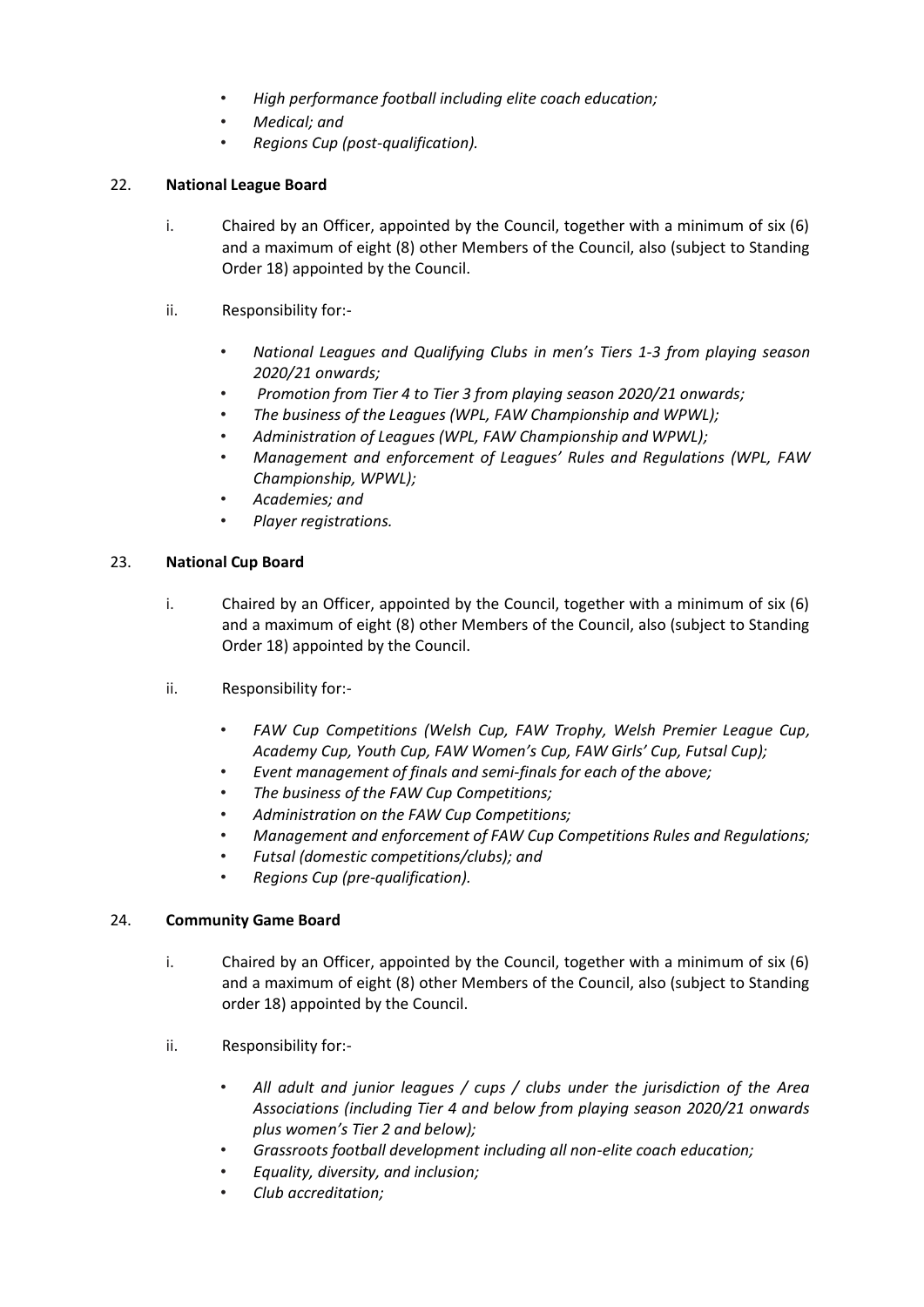- *Area Associations (as defined in the Rules of the Association); and*
- *Schools/Full-time Education.*

## 25. **Referees Committee**

- i. The membership of the Committee will be comprised in accordance with the FIFA Regulations on the Organisation of Refereeing. Subject to the foregoing, it shall be chaired by an Officer, appointed by the Council, together with four (4) other Members of the Council, also appointed by the Council, and four (4) non-Council members, appointed by the Directors.
- ii. Responsibility for:-
	- *all matters relating to refereeing, as set out in the FIFA Refereeing Regulations, including:*
		- *The Association's refereeing structure and organisation; and*
		- *Strategies and programmes for all levels of the game.*

## 26. **Disciplinary Panel Chairmen's Committee**

- i. Comprised of the four (4) Members of the Council appointed by Council in accordance with the Association's Rule 42.1.
- ii. Responsibility for:-
	- *reviewing the policies, procedures, operations and decisions of the Disciplinary Panels made under Section E of the Association's Rules;*
	- *reviewing or considering any non-case specific aspect of the Association's disciplinary offences and procedures referred to it by the Association from time to time; and*
	- *reporting to the Directors (with any appropriate recommendations) on each such review.*

## 27. **Finance, Audit & Risk Committee**

- i. Chaired by a suitably qualified independent Director, appointed by the Council, together with two (2) Officers, appointed by the Council, and two (2) other Members of the Council (ideally with financial or senior corporate experience), also appointed by the Council.
- ii. Responsibility for:-
	- *Overseeing regulatory compliance, business ethics and integrity;*
	- *Overseeing internal control/audit and external audit processes;*
	- *Maintaining / updating the Risk Register;*
	- *Overseeing the Business Continuity Plan;*
	- *Overseeing whistleblowing;*
	- *Scrutinising the balance sheet, including the investment portfolio;*
	- *Scrutinising proposed "material" capital expenditure projects before approval;*
	- *Reviewing financial budgeting, forecasting, and reporting;*
	- *Investigating "material" operating income/cost variances;*
	- *Overseeing sustainability initiatives; and*
	- *Scrutinising "material" external contracts with both suppliers and customers.*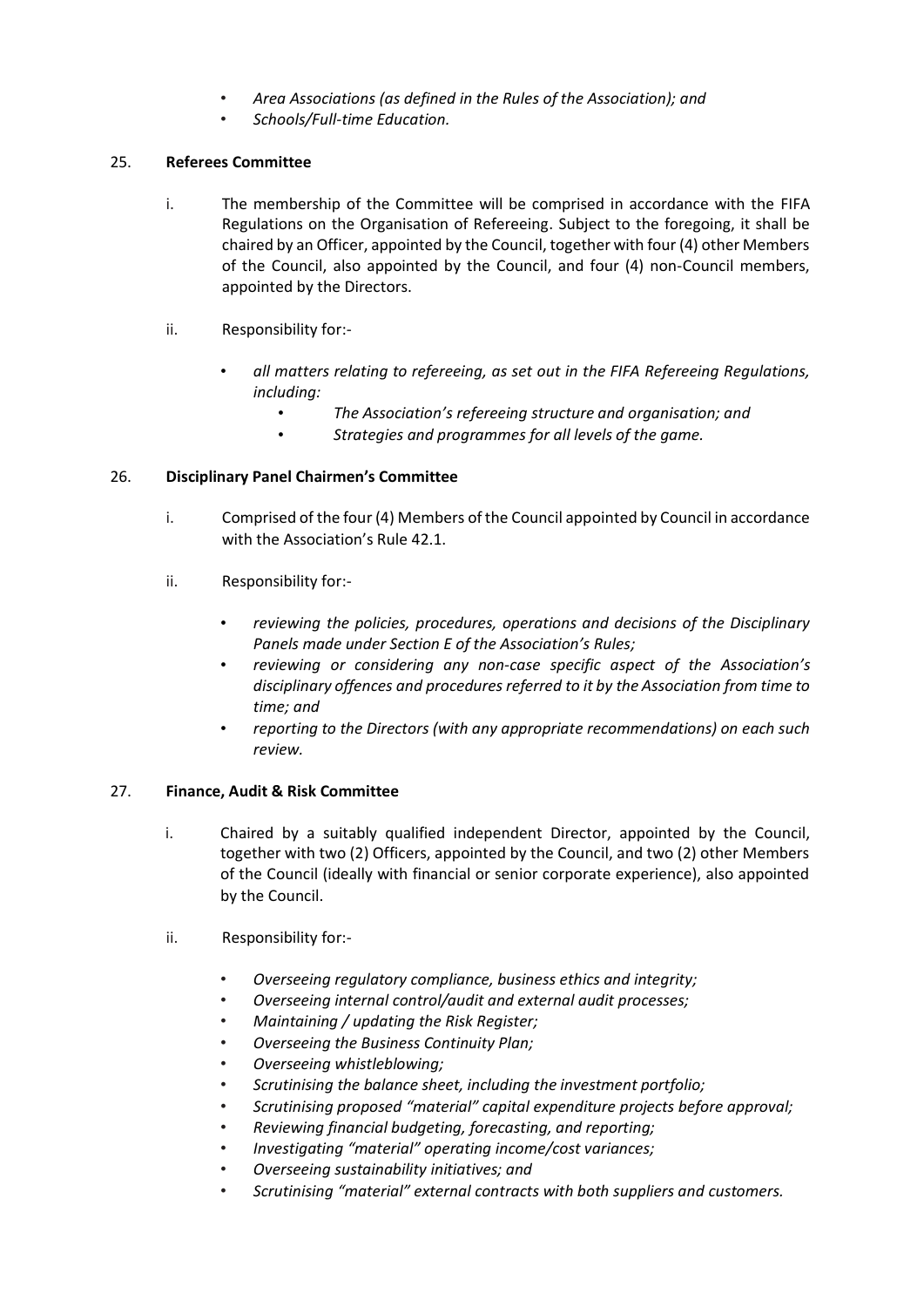The Directors shall prescribe what constitutes "material" from time to time.

# **Representation on Associated Entities**

# **28. FAW Football in the Community Limited** *(aka FAW Trust ("Trust"))*

- . In respect of the Trust:
	- i. The Association shall be represented by up to seven (7) persons on the board of the Trust and these shall comprise of:-
		- One (1) Officer selected by Council; and
		- Six (6) other Members of the Council selected by Council.
	- ii. The said representatives shall report to the Directors regularly on matters undertaken or discussed by the Trust which affect the business of the Association.

# **29. FAW Grounds Improvements Limited ("WGI")**

In respect of WGI:-

- i. The Association's representatives on the board of WGI shall be selected by Council (using, where appropriate, a person's principal residence to determine "north" or "south" and shall comprise:-
	- Two (2) Officers;
	- One (1) Member of Council representing an Area Association in north Wales;
	- One (1) Member of Council representing an Area Association in south Wales);
	- One (1) Member of Council representing the Qualifying Clubs (as defined in the Association's Rules) in north Wales;
	- One (1) Member of Council representing the Qualifying Clubs (as defined in the Association's Rules) in south Wales;
	- One (1) Past President from north Wales;
	- One (1) Past President from south Wales;
	- One (1) Life Councillor from north Wales;
	- One (1) Life Councillor from south Wales; and
	- Two (2) independent members.
- ii. The said representatives shall report to the Directors regularly on matters undertaken or discussed at WGI which affect the business of the Association.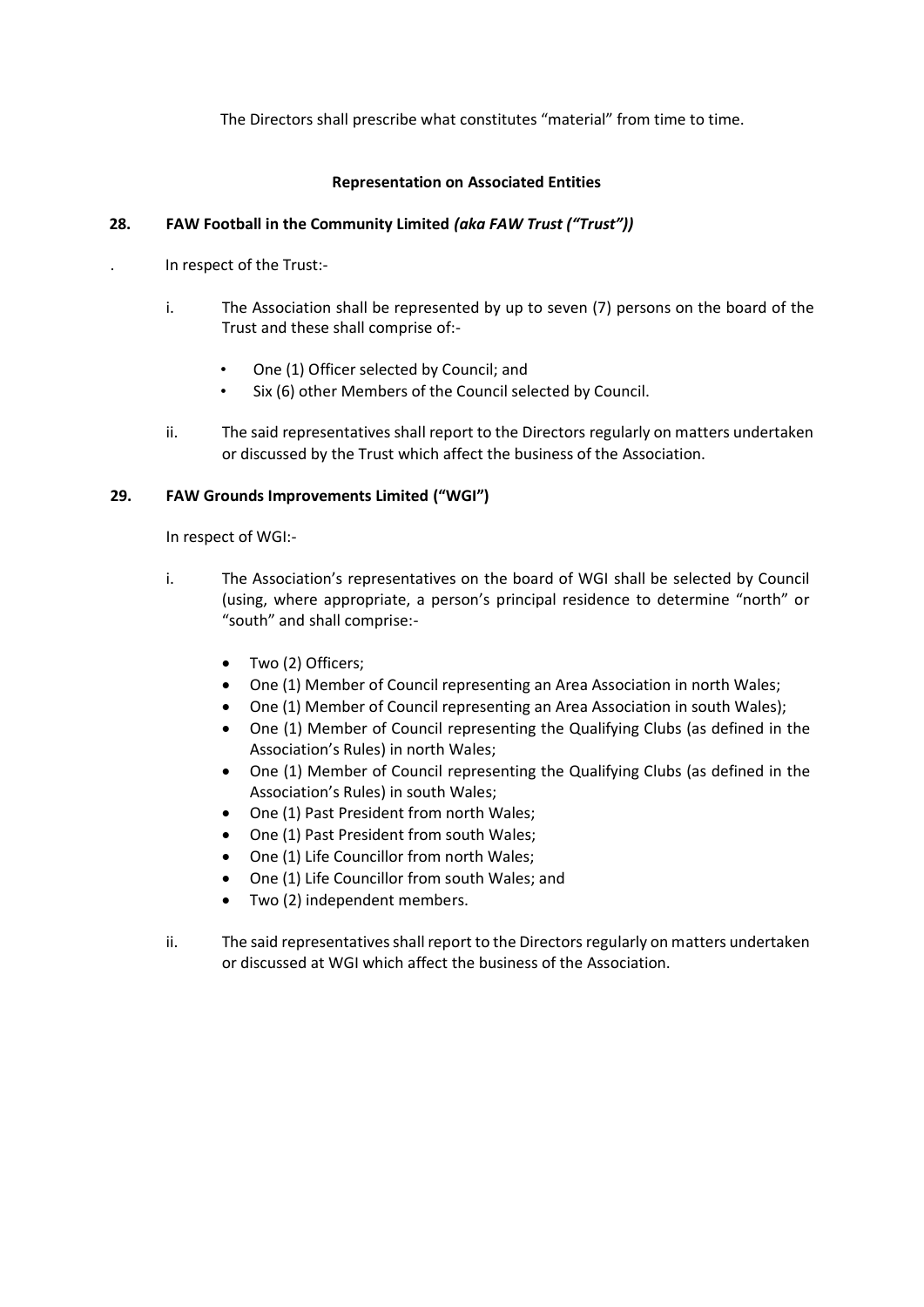# **RULES OF PROCEDURE OF THE SHAREHOLDERS ("Council" or "Councillors") OF FOOTBALL ASSOCIATION OF WALES LIMITED ("Association")**

## **Frequency of Council Meetings**

1. Meetings of the Council shall normally be held at bi-monthly intervals and always in Wales. They shall rotate in turn between South and North Wales. Additional meetings may be arranged in accordance with the Association's articles of Association ("**Articles**").

#### **Notice**

- 2. (a) Notice of each meeting of the Council shall be given in accordance with Article 32 of the Articles. Any Councillor wishing to propose a matter for inclusion on the agenda of a meeting of the Council shall give notice in writing, signed by the Councillor and at least one (1) other Councillor, at least twenty-one (21) clear days before the next meeting of the Council*,* to the Council Meeting Chair and the Chief Executive Officer of the Association. Save for such matters, the matters for inclusion on the agenda for each Council meeting shall be as stipulated by the Council Meeting Chair (as defined in the Articles), in consultation with the Chief Executive Officer.
	- (b) Fourteen (14) clear days at least before a meeting of the Council, a notice of the meeting, specifying the date, time, venue and business proposed to be transacted*,* shall be given to every Councillor, using the systems and procedures set by the Association from time to time.
	- (c) The Chief Executive Officer shall set out in the notice of every meeting of the Council all matters stipulated by the Council Meeting Chair and any of which notice has been duly received from Councillors, and in the latter case, in the order in which they have been received (unless the Councillor giving such notice has since withdrawn it in writing).
	- (d) No matter which does not appear on the agenda of the meeting of Council shall be considered at the meeting unless it is certified as being a matter of urgency by the Council Meeting Chair and two-thirds of the Councillors present at the time of the vote give their consent.

## **Council Meeting Chair**

3. The provisions of Article 35 of the Articles shall apply in relation to the chairing of each meeting of the Council. Any power or duty of the Council Meeting Chair in relation to the conduct of the Council meeting may be exercised by the person chairing the meeting.

#### **Participation and Quorum**

4. The provisions of Articles 33 and 34 shall apply in relation to participation in, and the quorum for, any meeting of the Council.

## **Order of Business**

- 5. The order of business at every meeting of the Council shall be:-
	- (a) To choose a person to be the Council Meeting Chair if the circumstances set out in Articles 35.2 or 35.3 of the Articles apply.
	- (b) To approve (as amended, if necessary) as a correct record the minutes of the last meeting of the Council.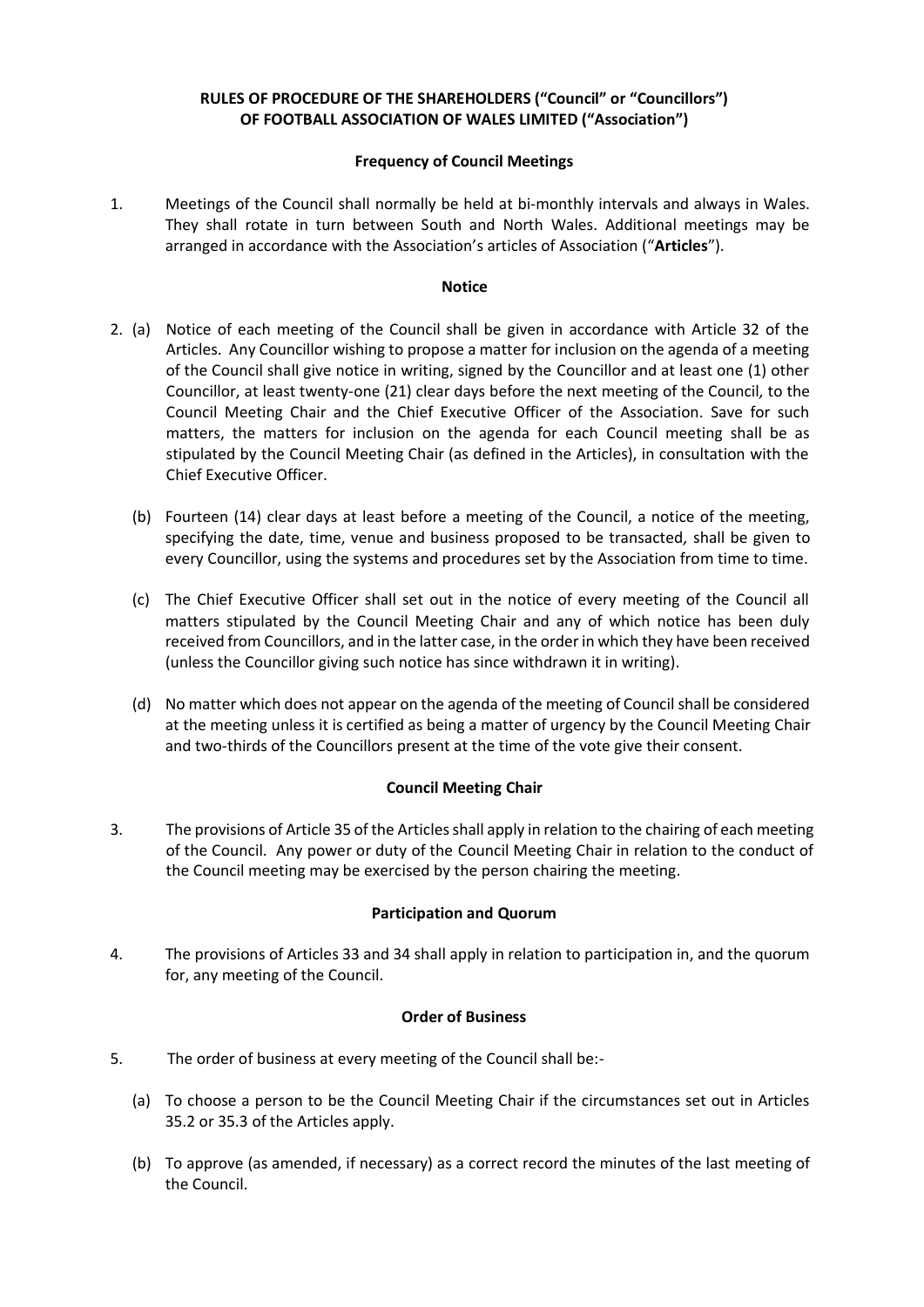- (c) To consider any matters arising from the minutes of the last meeting.
- (d) To dispose of matters (if any) remaining from the last meeting.
- (e) To receive the minutes of the meetings of the Directors of the Association and the minutes of the meetings of committees of the Directors and to consider any matter referred to in or arising out of such minutes provided that such matter shall be raised by motion (of which at least 48 hours' notice in writing has been given to the Council Meeting Chair and the Chief Executive Officer).
- (f) To consider all other matters in the order in which they appear on the agenda of the meeting.
- (g) The Council Meeting Chair shall have the power at any time to vary the foregoing order of business.

#### **Minutes**

- 6. (a) When a vote of the Councillors is taken on any matter during a meeting, a record shall be kept of the number of abstentions and the votes for or against the resolution or motion and any casting vote of the Council Meeting Chair (in accordance with Article 38.5 of the Articles and section 8 below). This information shall be recorded in the minutes.
	- (b) No discussion shall take place upon the Council meeting minutes, except upon their accuracy, and any question of their accuracy shall be raised by motion (of which at least 48 hours' notice in writing has been given to the Council Meeting Chair and the Chief Executive Officer). If no such question is raised or, if it is raised, then as soon as it has been disposed of, the minutes shall stand as a correct record.
	- (c) The minutes of all Council meetings shall be sent to each Councillor together with the notice calling the next meeting of the Council, using the systems and procedures set by the Association from time to time.

## **Rules of Debate**

- 7. (a) *Agenda items and amendments* An agenda item shall not be discussed at a meeting of the Council unless notice has already been given in accordance with the Articles and section 2 above. Agenda items which are resolutions may only be amended in accordance with Article 42 of the Articles.
	- (b) *Only one Councillor to stand at a time*  A Councillor when speaking shall stand and address the Council Meeting Chair. If two or more Councillors rise, the Council Meeting Chair shall call on one to speak and the other or others shall sit. While a Councillor is speaking the other Councillors shall remain seated, unless rising to a point of order or in personal explanation.
	- (c) *Content and length of speeches*  A Councillor shall direct his or her speech to the question under discussion, to a personal explanation or to a point of order. No speech shall exceed five minutes except by consent of the Council.
	- (d) *When a Councillor may speak again*  A Councillor who has spoken on any agenda item shall not speak again whilst it is the subject of debate, except:-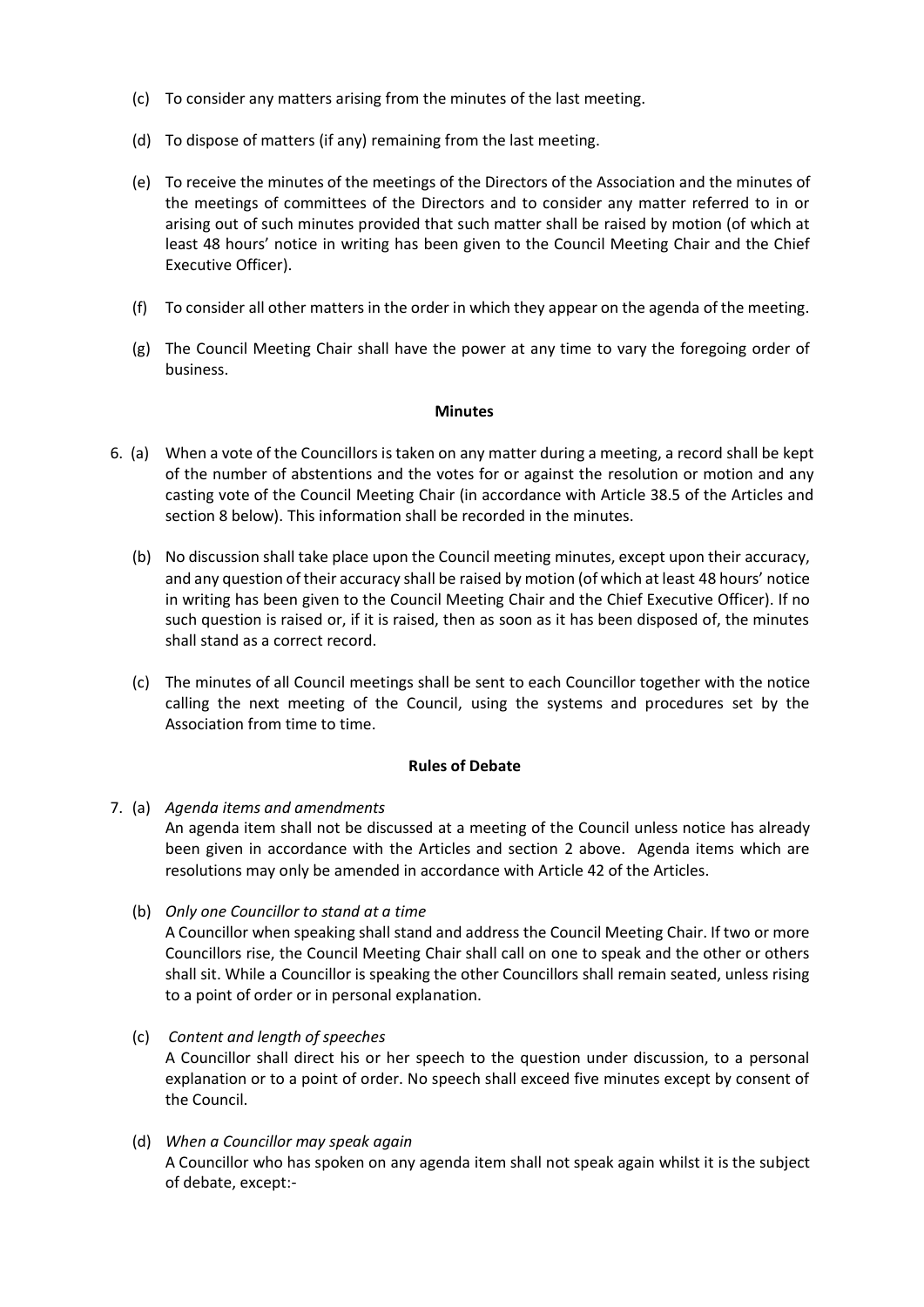- (i) on a point of order; or
- (ii) by way of personal explanation.
- (e) *Matters which may be moved during debate*

When an agenda item is under debate no other matter shall be moved except the following:-

- (i) that the agenda item be now put to a vote. If the Council Meeting Chair, in his or her opinion, considers that the matter before the meeting has been sufficiently discussed the Council Meeting Chair shall put the agenda item to the vote; or
- (ii) that a Councillor be not further heard in accordance with section 9(b) below.
- (f) *Points of Order*
	- (i) A Councillor may rise on a point of order in personal explanation and shall be entitled to be heard forthwith. A point of order shall relate only to an alleged breach of these Rules of Procedure, the Articles, the Rules of the Association, the Regulations of the Association, or any statutory provision, and the way in which the Councillor considers it has been breached. A personal explanation shall be confined to some material part of a former speech by the Councillor which may appear to have been misunderstood in the present debate.
	- (ii) The ruling of the Council Meeting Chair on a point of order or on the admissibility of a personal explanation shall not be open to discussion.

## **Voting, Polls and Proxies**

8. The provisions of Articles 38 to 41 (inclusive) of the Articles shall apply in relation to voting on any resolution or motion at Council meetings, demand for a poll and the appointment of a proxy.

## **Disorderly Conduct**

- 9. (a) It shall be the duty of the Council Meeting Chair to preserve order at meetings of the Council. Councillors shall show respect for the Council Meeting Chair at all times. Councillors will resume their seat and will be silent when the Council Meeting Chair stands at any time during the meeting.
	- (b) If any Councillor in the opinion of the Council Meeting Chair, notified to the meeting of Council, misconducts him or herself by disregarding the ruling of the Council Meeting Chair or by behaving irregularly, improperly, offensively or by obstructing the business of the Council, the Council Meeting Chair or any other Councillor may move a motion that "The Councillor named be not further heard for the remainder of the meeting" and, if seconded, shall be put and voted on without discussion.

## **Suspension of these Rules of Procedure**

10. Any motion for the suspension of these Rules of Procedure collectively (or any specific Rule or Rules of Procedure) at a meeting of the Council shall not be carried unless supported by at least two-thirds of the Councillors present, and eligible to vote, at the time of the vote.

## **Appointments Committee**

- 11.(a) The only committee of the Council shall be the Appointments Committee.
	- (b) The Appointments Committee has responsibility for making recommendations to the Council on elections and appointments in accordance with the Rules of the Association.